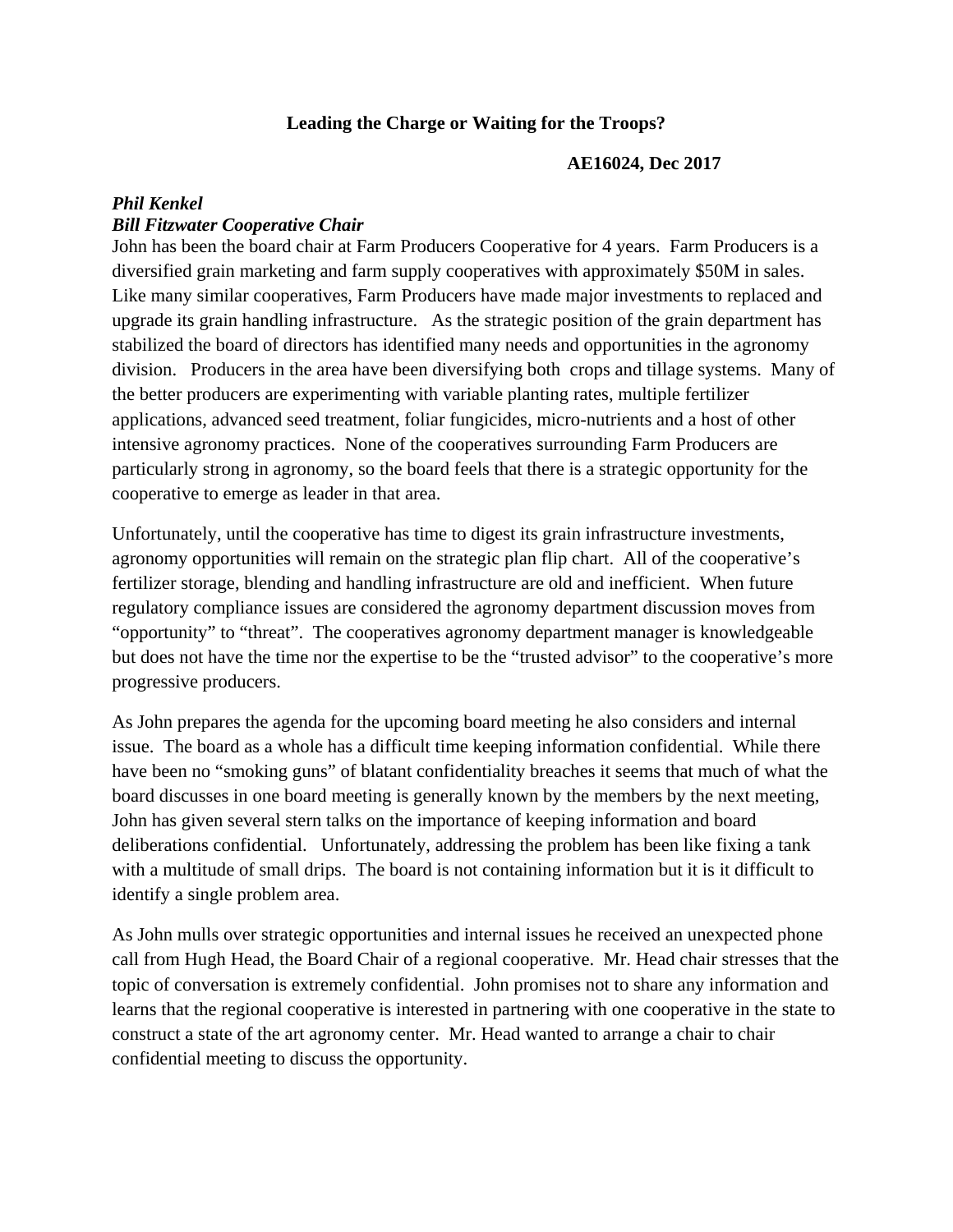**Question #1 It is appropriate for John to meet with Mr. Hugh Head to discuss this opportunity and to agree not to share information with his board or CEO unless the discussions reached the next step.** 

## **Part II**

John did agree to meet with Mr. Head and the two board chairs had a cordial and frank discussion. John learned that the regional's cooperative strategy was to become "relevant" to the farmer owned system through whatever structures were appropriate. Mr. Head was reluctant to disclose many details until John agreed to the next step which was to sign a confidentiality agreement and agree to another meeting. The proposed next step in the discussion would bring in Mr. Frank Olson, the Farm Producers CEO and Mr. Bean Counter, a strategic business specialist from the regional cooperative. Reading between the lines, John inferred several key points. First, the regional cooperative was determined to pursue an agronomy center as a means of getting more points of contact with the farmer members. John is reasonably confident that if his cooperative is not interested, or is too cautious in pursuing discussions the regional cooperative will find another local cooperative partner or pursue the project on their own. Second, the sheer size of the project, the need to strategically acquire a green field location and the possible reaction of both independent and cooperative competitors make confidentiality essential. Finally, while potentially very beneficial, the project could be controversial both within Farm Producers membership and within the cooperative community.

**Question #2: Is it appropriate for John and the CEO to engage in further discussion without informing the board? If so, what parameters should they place around the extent of the discussion.**